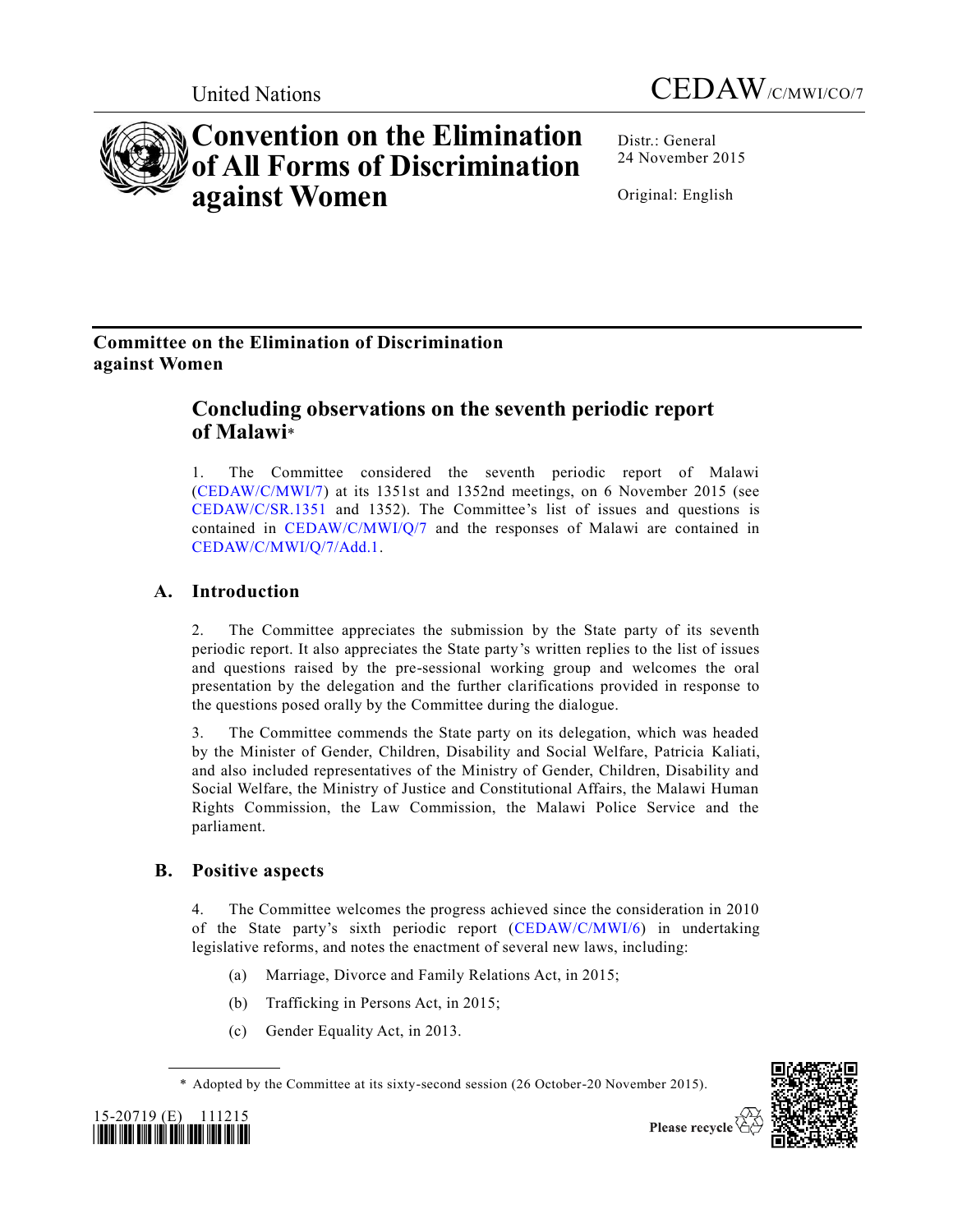5. The Committee welcomes the State party's efforts to improve its institutional and policy framework aimed at accelerating the elimination of discrimination against women and promoting gender equality, such as the adoption or approval of the following:

- (a) National gender policy, in 2015;
- (b) National girls education strategy (2014-2018).

6. The Committee welcomes the fact that, in the period since the consideration of the previous report, the State party has ratified or acceded to the following international and regional instruments:

(a) Optional Protocol to the Convention on the Rights of the Child on the involvement of children in armed conflict, in 2010;

(b) Southern African Development Community Gender and Development Protocol, in 2013.

# **C. Principal areas of concern and recommendations**

# **Parliament**

7. **The Committee stresses the crucial role of the legislative branch in ensuring the full implementation of the Convention (see the statement by the Committee on its relationship with parliamentarians, adopted at the forty-fifth session, in 2010). It invites the parliament, in line with its mandate, to take the necessary steps regarding the implementation of the present concluding observations between now and the next reporting period under the Convention.**

# **Data collection and analysis**

8. The Committee commends the State party's National Statistical Office for currently generating sex-disaggregated data as standard practice, but regrets the limited availability of such data, which are necessary to assess the impact and effectiveness of policies in all areas of the Convention, in particular regarding harmful practices and gender stereotypes, violence against women, education, employment, economic empowerment and health.

9. **Reiterating its previous recommendation (see [CEDAW/C/MWI/CO/6,](http://undocs.org/CEDAW/C/MWI/CO/6) para. 45), the Committee recommends that the State party expeditiously establish a comprehensive system to collect data on all areas covered by the Convention, disaggregated by, inter alia, age, sex, geographical area and socioeconomic background, and systematically analysed. The State party should use such data as a basis for designing policies to implement the Convention and assessing progress achieved towards that objective.**

# **Definition of discrimination and legislative framework**

10. The Committee welcomes the adoption of the Gender Equality Act, which prohibits sex discrimination, but is concerned:

(a) That some statutory and customary laws and regulations, such as the Witchcraft Act, the Citizenship Act, the Penal Code and Police Service Standing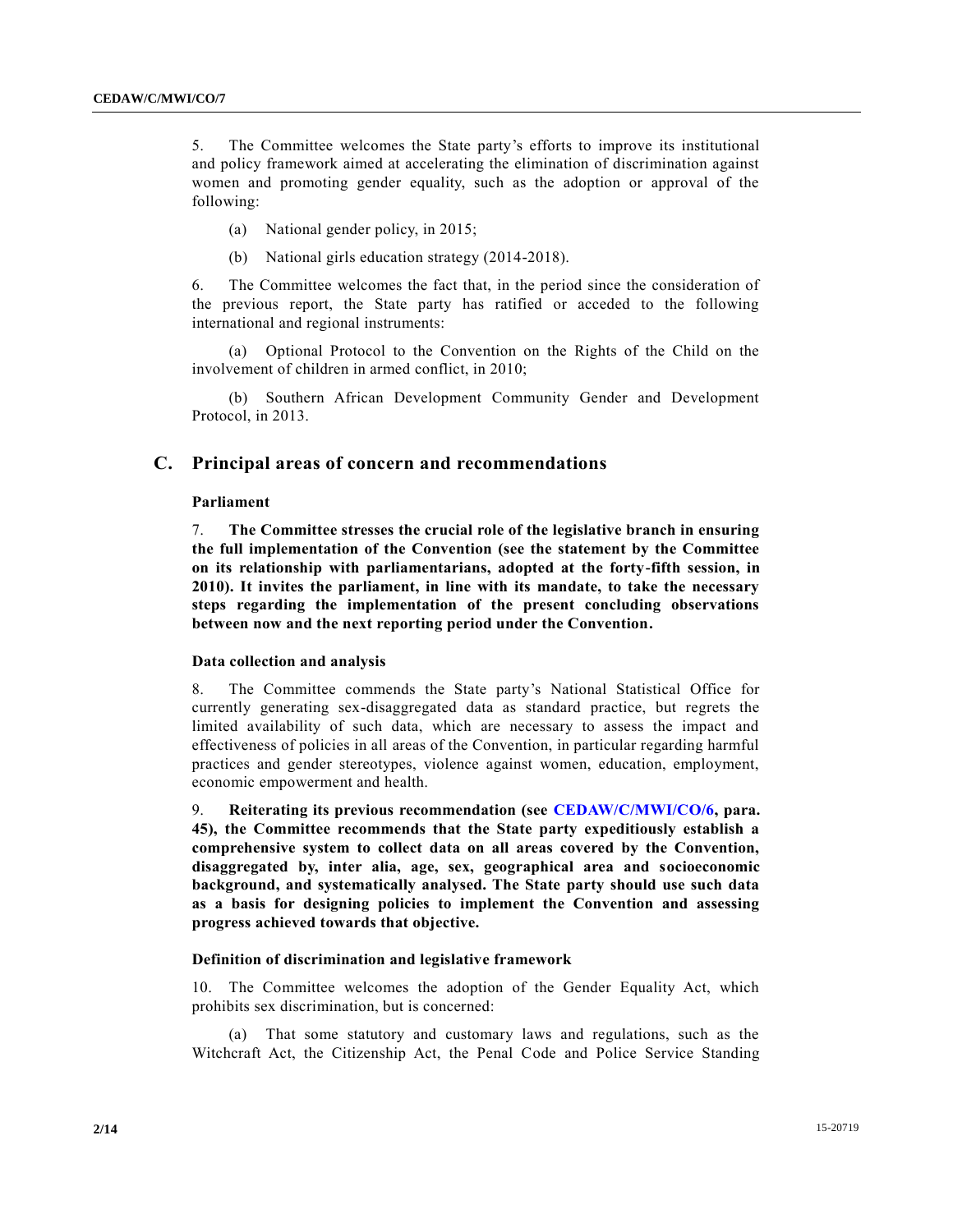Order 31, still contain discriminatory provisions that are incompatible with the Convention;

(b) That the provisions of the Convention have not yet been fully incorporated into the national legal system and are therefore not directly applicable in the courts;

(c) That the Penal Code Amendment of 2011 criminalizes same-sex relationships between women;

(d) That knowledge about gender equality and women's rights under the Convention remains generally limited.

11. **The Committee recommends that the State party:** 

(a) **Carry out a gender impact analysis of its legislation and amend all laws and regulations that still discriminate against women, in particular the Witchcraft Act, the Citizenship Act, the Penal Code and Police Service Standing Order 31;**

(b) **Ensure that the provisions of the Convention are duly incorporated into the national legal system and directly applicable in the courts;**

(c) **Explicitly prohibit all forms of discrimination against women in all areas covered by the Convention;**

(d) **Envisage decriminalizing sexual relationships between adult women;**

(e) **Strengthen its efforts to promote understanding of the concept of the substantive equality of women and men by conducting awareness-raising campaigns for members of the legal professions, law enforcement agencies and the general public.**

#### **Access to justice and legal aid**

12. The Committee notes the adoption of the Legal Aid Act in 2010. The Committee is, however, concerned that women continue to face multiple barriers in obtaining access to justice, including the unavailability of courts, legal fees and women's lack of legal literacy, especially in rural areas. It is particularly concerned that customary judicial mechanisms, to which women have to resort, are not gender-sensitive and continue to apply discriminatory provisions. The Committee notes with concern that insufficient human, technical and financial resources have been allocated to the Legal Aid Bureau and that its services are not yet available in all areas of the State party.

13. **Recalling its general recommendation No. 33 (2015) on women's access to justice, the Committee recommends that the State party:**

(a) **Ensure that women have effective access to justice throughout the State party, by establishing courts, including mobile courts, and by enhancing women's legal literacy, raising awareness of their rights, providing legal aid and ensuring that fees are reduced for women with low incomes and waived for women living in poverty;**

(b) **Enact legislation to regulate the relationship between formal and customary justice mechanisms and strengthen measures to ensure that customary judicial mechanisms comply with the Convention, including gendersensitive training and capacity-building for customary justice authorities;**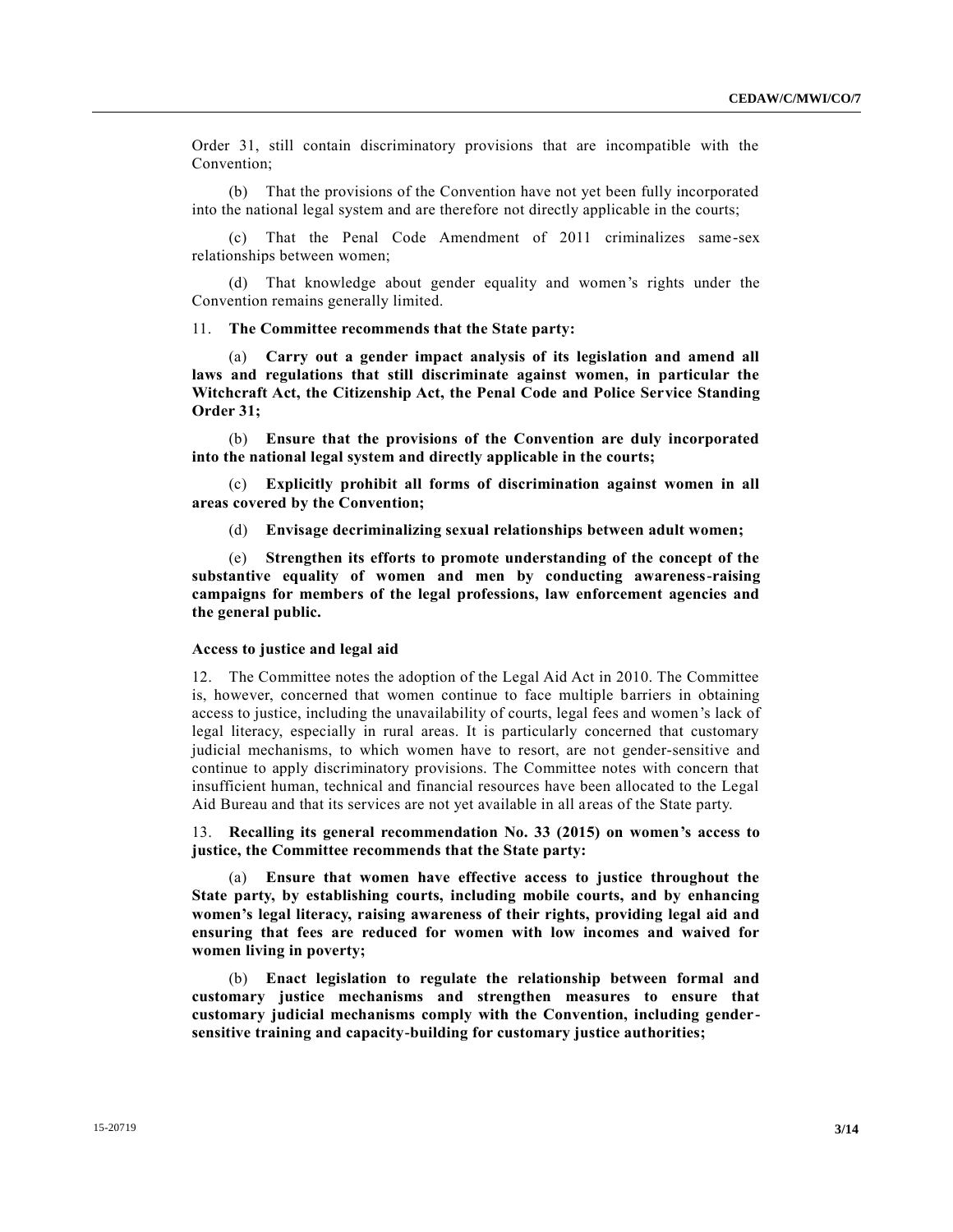(c) **Provide adequate human, technical and financial resources to the Legal Aid Bureau to ensure its effective functioning and facilitate access to it for all women, with particular attention to remote areas;**

(d) **Monitor and assess the impact on women of efforts to improve access to justice, including gender-sensitive customary justice mechanisms.**

# **National machinery for the advancement of women and gender mainstreaming**

14. The Committee welcomes the approval of a revised national gender policy by the Cabinet in September 2015. It is, however, concerned that the Ministry of Gender, Children, Disability and Social Welfare continues to lack sufficient human, technical and financial resources to effectively coordinate gender mainstreaming in all areas and at all levels and that its status as a line ministry may not give it the authority necessary to influence decisions made by the Cabinet. It is also concerned that the Gender Equality Act is not effectively implemented in practice, partly owing to the delay in finalizing its implementation and monitoring plan and inadequate dissemination among key stakeholders, such as the judiciary and the police.

15. **Recalling its previous recommendation (see [CEDAW/C/MWI/CO/6,](http://undocs.org/CEDAW/C/MWI/CO/6) para. 19), the Committee calls upon the State party to:**

(a) **To ensure the expeditious adoption and effective implementation of the revised national gender policy;**

(b) **To further strengthen its national machinery for the advancement of women by providing it with cabinet status, clearly defining the mandate and responsibilities of its various components, enhancing cooperation and coordination among them and with civil society, and ensuring that it has adequate human and financial resources to work effectively for the promotion of women's rights at all levels;**

(c) **To ensure that the national machinery is represented at the local level, in particular in remote areas;**

To ensure the effective implementation of the Gender Equality Act **throughout the State party, including by operationalizing its implementation and monitoring plan, widely disseminating the Act and enhancing capacity-building for the Administration and the judiciary.**

#### **National human rights institution**

16. The Committee is concerned that the Malawi Human Rights Commission, which is mandated to implement the Gender Equality Act, does not function fully independently and lacks sufficient financial, technical and human resources. It is further concerned that, of the seven appointments made to the Commission in August 2015, only one was of a woman and that there is no adequate mechanism in place for the effective consideration of the Commission's recommendations.

17. **The Committee calls on the State party to ensure that the Malawi Human Rights Commission enjoys full independence, in accordance with the Principles relating to the status of national institutions for the promotion and protection of human rights (the Paris Principles), and is provided with adequate financial and human resources to carry out its mandate effectively. The State party should also ensure the effective collaboration of the Commission with the Ministry of**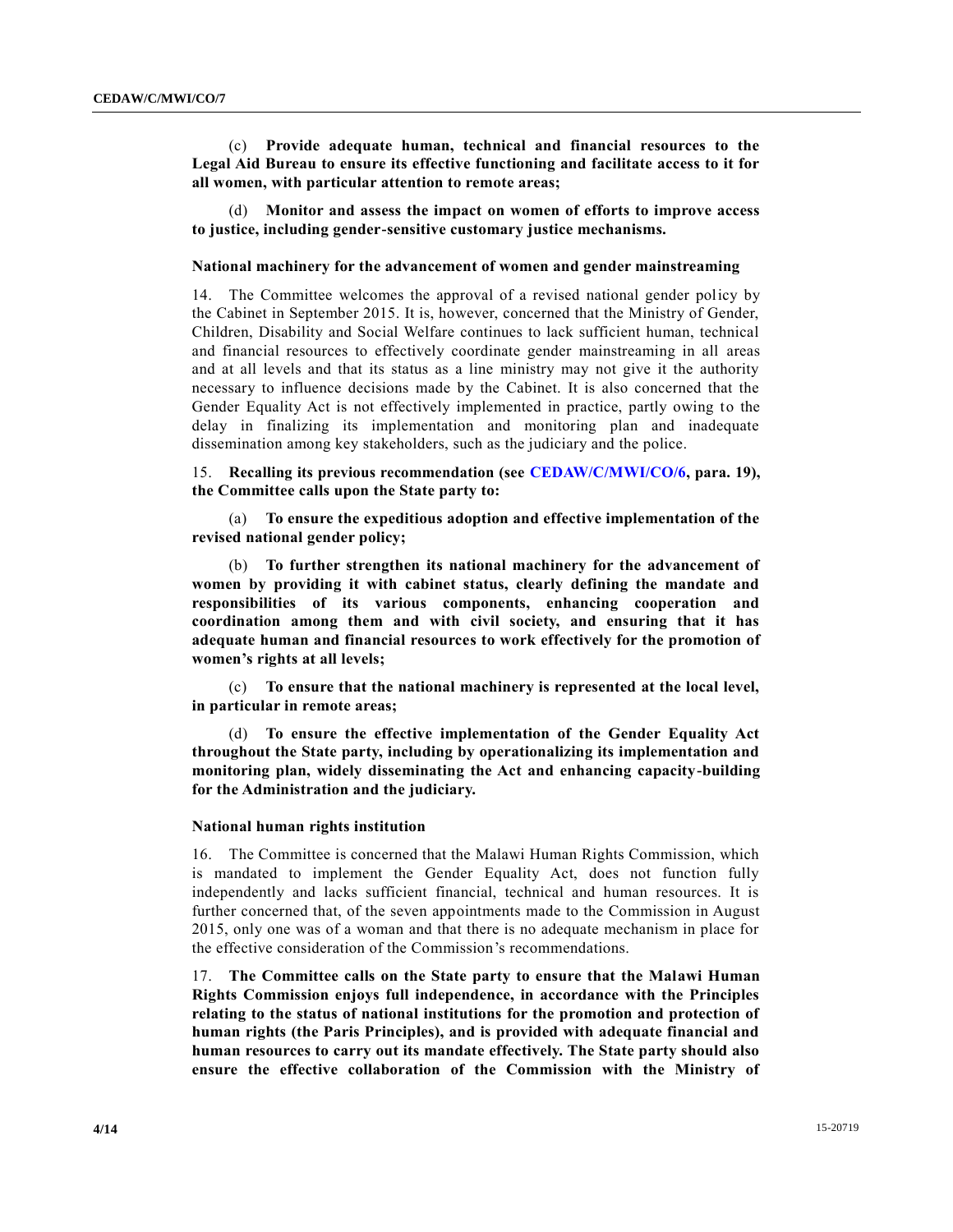**Gender, Children, Disability and Social Welfare and take the steps necessary to increase the number of women commissioners, in line with the Gender Equality Act. The Committee further recommends that the State party establish an effective mechanism for the consideration and implementation of the Commission's recommendations.**

# **Temporary special measures**

18. The Committee notes that the Gender Equality Act introduces a gender-neutral quota system in some sectors, including the public service and education. Nevertheless, it is concerned that the temporary special measures provided for in the Act do not cover all areas of the Convention and are not consistently applied, such as in the recruitment of commissioners of the Human Rights Commission and in the case of the Legal Aid Bureau.

19. **The Committee recommends that the State party ensure the effective implementation of the quota system contained in the Gender Equality Act. The State party should also increase significantly the use of temporary special measures, including quotas, in all areas covered by the Convention in which women are underrepresented or disadvantaged. Such measures should include specific targets and time frames, in accordance with article 4 (1) of the Convention and the Committee's general recommendation No. 25 (2004) on temporary special measures, to ensure the achievement of substantive equality of women and men.**

### **Stereotypes and harmful practices**

20. The Committee welcomes the fact that the Gender Equality Act and the Child Care, Protection and Justice Act prohibit harmful practices. Nevertheless, it expresses deep concern about the persistence of discriminatory stereotypes and deep-rooted patriarchal attitudes regarding the roles and responsibilities of women and men in the family and in society. It also remains seriously concerned at the high prevalence of harmful practices, such as child and/or forced marriage, female genital mutilation in certain communities, polygamy, "widow cleansing", initiation rites, ceremonies for girls which lead to abuse and the practice of prescribing sex with girls or women with albinism as a cure for HIV.

21. **The Committee urges the State party to effectively implement the existing legal provisions prohibiting harmful practices, ensuring that all harmful practices, including those specified in paragraph 20 above, are covered, investigated and adequately punished and that victims of harmful practices have access to effective remedies and adequate protection mechanisms. Recalling its previous recommendation (see [CEDAW/C/MWI/CO/6,](http://undocs.org/CEDAW/C/MWI/CO/6) para. 21) and in line with article 5 (b) of the Convention, the State party should expeditiously adopt a comprehensive strategy to eliminate discriminatory stereotypes relating to the roles and responsibilities of women and men in society and in the family, as well as harmful practices that discriminate against women, and should create an enabling and supportive environment for women to exercise their human rights. The strategy should include comprehensive education and awareness-raising programmes targeting women and men at all levels of society, with a particular focus on traditional leaders. The State party should also monitor and regularly assess the impact of its measures.**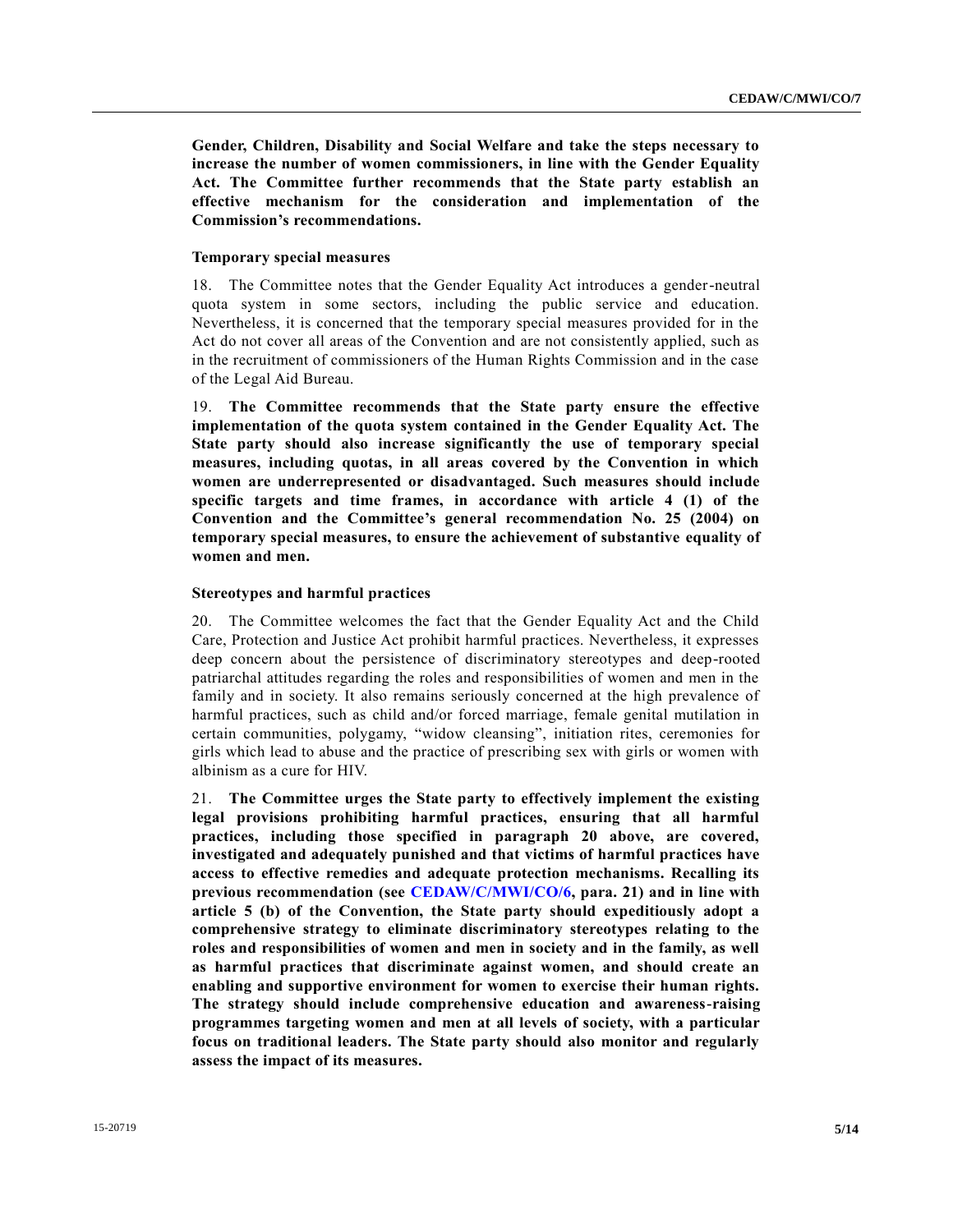# **Violence against women**

22. The Committee expresses deep concern that violence against women, including domestic violence, remains widespread in the State party. It is particularly concerned about the non-criminalization of marital rape, the "corroboration rule" practised by courts, according to which the testimony of a witness is required for convictions in cases of sexual offences, and the insufficient protection, support and rehabilitation services available to women who are victims of violence.

23. **Recalling its general recommendation No. 19 (1992) on violence against women, the Committee urges the State party:**

(a) **To expedite the revision of the national plan of action to combat gender-based violence (2014-2018) and ensure its systematic and effective implementation, including by putting in place interministerial coordination mechanisms and implementing all laws relating to violence against women, and monitor and assess their impact;**

(b) **To specifically criminalize marital rape and ensure, in law and in practice, that evidentiary requirements in criminal cases relating to sexual offences do not lead to impunity for the perpetrators;**

(c) **To encourage women to report incidents of violence, including domestic violence, to law enforcement bodies by destigmatizing victims, provide capacity-building programmes for judges, prosecutors, police officers and other law enforcement officials on the strict application of criminal law provisions on violence against women and raise awareness among the general public about the criminal nature of such acts;**

(d) **To ensure that all cases of violence against women are thoroughly and effectively investigated, including by increasing the use of modern forensic methods and technology, and that perpetrators are prosecuted ex officio and adequately punished;**

(e) **To strengthen services for women who are victims of violence, including by establishing shelters throughout the territory of the State party and ensuring the availability of psychosocial rehabilitation and reintegration programmes.**

### **Trafficking and exploitation of prostitution**

24. The Committee welcomes the adoption of the Trafficking in Persons Act. Nevertheless, it is concerned at the large and growing number of cases of trafficking in women and girls, the lack of awareness about the new law and the limited protection and assistance available to victims. The Committee is further concerned at the various forms of discrimination and criminal sanctions faced by women in prostitution and at the insufficient programmes for women wishing to leave prostitution.

25. **The Committee recommends that the State party:**

(a) **Effectively implement the Trafficking in Persons Act, including by establishing a time frame for its implementation, ensuring its wide dissemination, carrying out public awareness-raising and providing capacity-building to relevant professional groups;**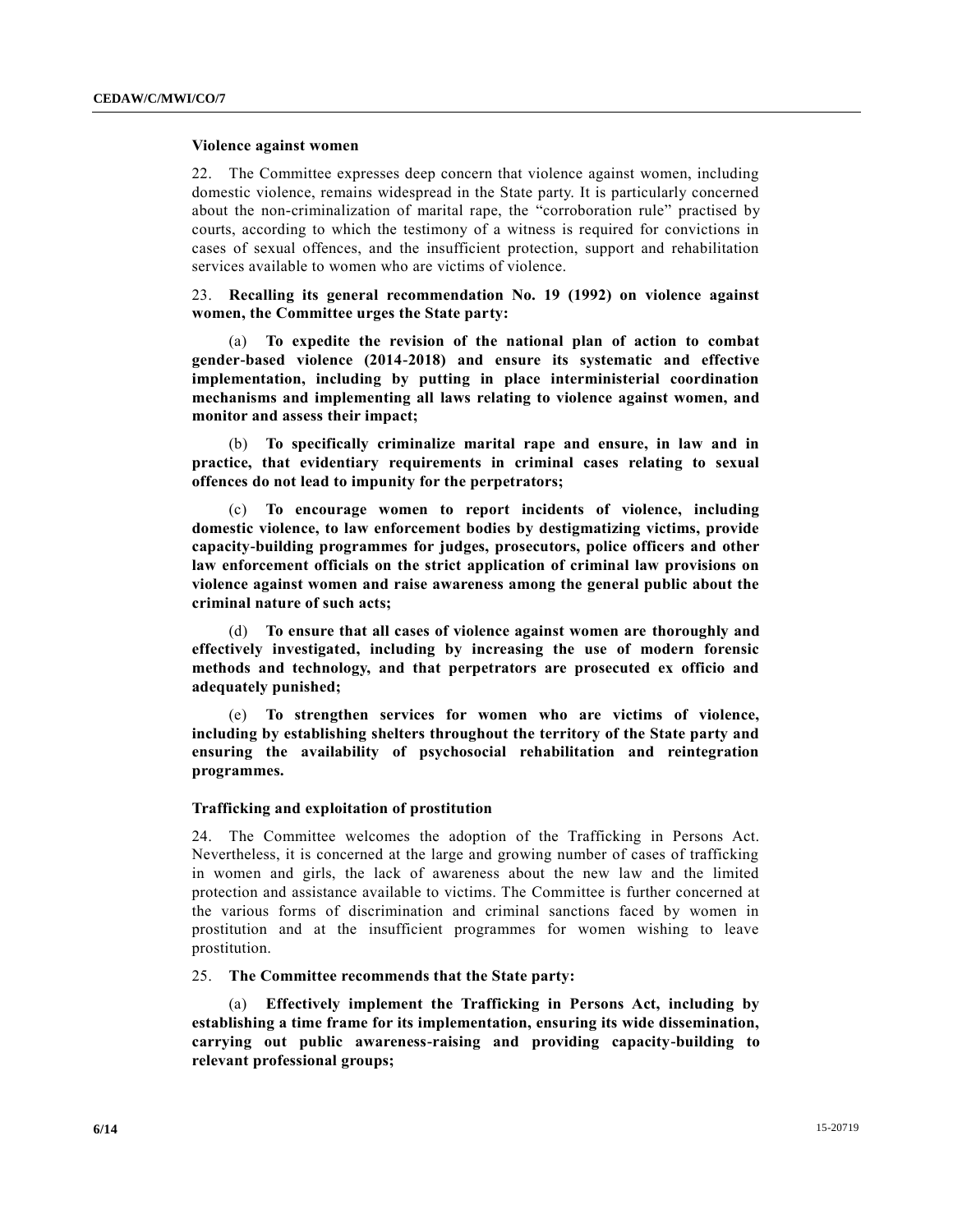(b) **Establish appropriate mechanisms aimed at early identification, referral and support for victims of trafficking, including through provision of access to shelters and adequate legal, medical and psychosocial assistance;**

(c) **Step up efforts aimed at bilateral, regional and international cooperation, including exchange of information, to prevent trafficking and facilitate the prosecution of traffickers;**

(d) **Study and address the root causes of trafficking in women and girls and the exploitation of prostitution;**

(e) **Ensure that traffickers and other actors involved in the exploitation of prostitution are prosecuted and adequately punished;**

(f) **Repeal discriminatory provisions, such as sections 180 and 184 of the Penal Code, and eliminate discriminatory practices faced by women in prostitution, including when accessing health-care services;**

(g) **Institute measures to discourage the demand for prostitution and develop exit programmes for women in prostitution, including alternative income-generating opportunities;**

(h) **Ensure systematic monitoring, including by strengthening its database, and evaluation of the impact of all measures taken.**

#### **Participation in political and public life**

26. The Committee notes the measures taken by the State party to promote the participation of women in political and public life, such as the 50:50 Campaign. It is, however, concerned that women remain significantly underrepresented at all levels of decision-making, including in the National Assembly, the executive, political parties, the diplomatic and public service and at the local level.

27. **Recalling its previous recommendation (see [CEDAW/C/MWI/CO/6,](http://undocs.org/CEDAW/C/MWI/CO/6) para. 27), the Committee calls upon the State party to strengthen its efforts to increase the representation of women in political and public life. In particular, it recommends that the State party:**

(a) **Expedite the process of amending the relevant electoral laws to introduce minimum quotas for female candidates on political parties' electoral lists and for the executive structures of political parties, including sanctions for non-compliance with such quotas;**

(b) **Ensure the effective implementation of the measures contained in the Gender Equality Act;**

(c) **Address the underlying causes of women's limited participation in political and public life, such as negative and discriminatory attitudes towards women;** 

(d) **Provide financial support and capacity-building programmes on leadership skills for potential women candidates;** 

(e) **Effectively monitor and evaluate the impact of these measures.**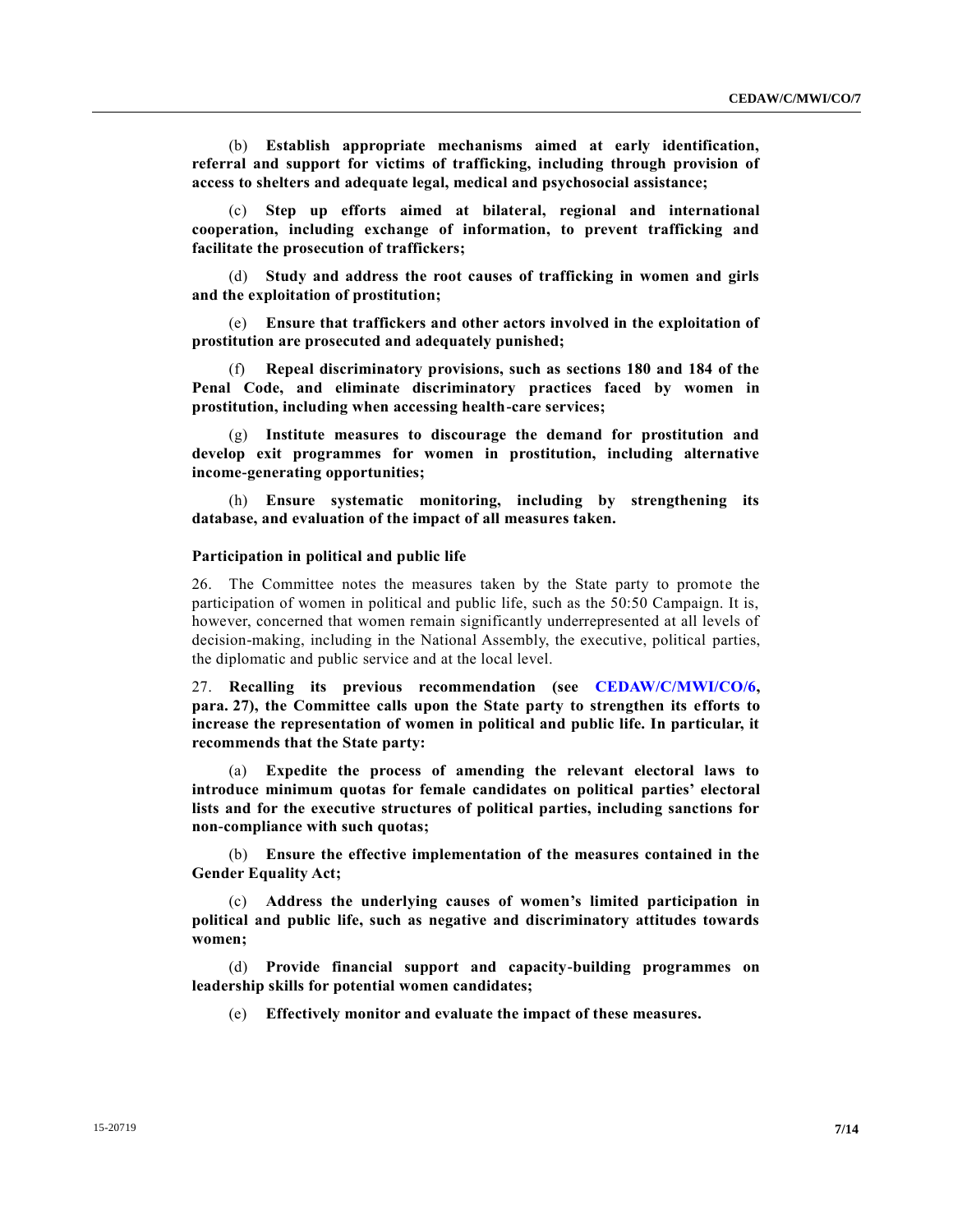#### **Nationality**

28. Notwithstanding the administrative practice of not withdrawing the citizenship of women who marry foreign men, the Committee remains concerned about discriminatory provisions in the Citizenship Act, including with regard to the ability of Malawian women to confer their nationality on foreign spouses. It is further concerned that the Act does not contain sufficient safeguards to ensure that children who are otherwise stateless can acquire Malawian nationality, in particular the children of Malawians who migrated to Zimbabwe and children born to Mozambicans who live in the State party. The Committee notes with concern that children born in Malawi to parents who are not of African descent are explicitly excluded from the right to acquire citizenship by birth.

29. **The Committee urges the State party to expeditiously revise the Citizenship Act to ensure that women and men enjoy equal rights to acquire, change, transfer and retain nationality and to introduce safeguards to ensure that children born in its territory who would otherwise be stateless are granted nationality. The State party should also consider acceding to the 1961 Convention on the Reduction of Statelessness.**

#### **Education**

30. The Committee welcomes the adoption of the Education Act and the national girls education strategy and commends the State party for achieving almost universal primary education. The Committee is, however, concerned at:

(a) The persistence of structural and other barriers to girls' access to quality education, in particular at the secondary level, owing, inter alia, to the lack of school infrastructure, including adequate sanitary facilities;

(b) The low percentage of the national budget allocated to education, with no explicit plan for an increase in order to improve capacity, especially for girls and particularly in rural areas;

(c) Significantly high dropout and low transition and completion rates among schoolgirls at the primary and secondary levels as a result of child and/or forced marriage, early pregnancy and traditional attitudes, notwithstanding the adoption of a readmission policy;

(d) The persistence of sexual abuse and harassment of girls by peers and teachers at and on their way to and from school and the absence of clear procedures in the teachers' code of conduct to ensure prosecution of criminal cases, resulting in perpetrators being lightly sanctioned and therefore being treated with impunity.

# 31. **The Committee recommends that the State party:**

(a) **Strengthen its efforts to improve the quality of education, in particular in rural areas, including by providing adequate school infrastructure such as adequate sanitary facilities and by increasing the number of qualified teachers, with particular attention to qualified female teachers;**

(b) **Increase the budget allocated to education for the construction of additional schools, especially in rural areas;**

(c) **Further promote the retention of girls in school, including by reinforcing its policy on the readmission to school of pregnant girls and young**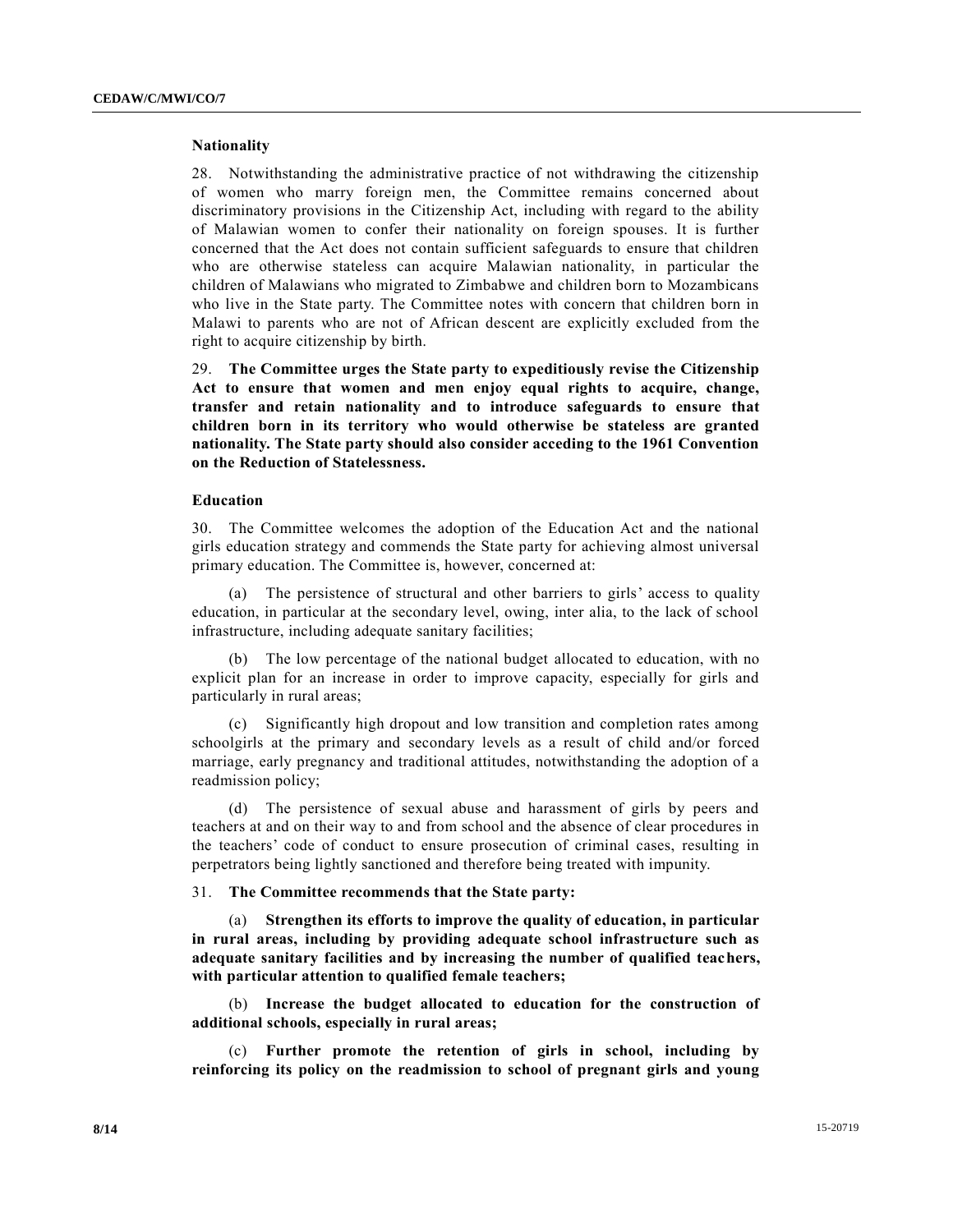**mothers, especially in rural areas, and addressing the stigmatization faced by these girls upon return to school;**

(d) **Effectively address sexual abuse and harassment at and on the way to and from school, including by enforcing a zero-tolerance policy, as previously recommended by the Committee (see [CEDAW/C/MWI/CO/6,](http://undocs.org/CEDAW/C/MWI/CO/6) para. 31), and ensure that the policy includes preventive, protective and socioeducational measures, such as counselling, awareness-raising and effective mechanisms for women and girls to report such abuse;**

(e) **Review the teachers' code of conduct to ensure that sanctions applied for violations are in accordance with the gravity of the incident and that criminal acts perpetrated by teachers are not treated with impunity.**

#### **Employment**

32. The Committee remains concerned at the persistent discrimination against women in the labour market. In particular, it is concerned at continuing horizontal and vertical occupational segregation and the overrepresentation of women in low-paid jobs, the lack of implementation of the principle of equal pay for work of equal value, the persistent gender wage gap and insufficient maternity protection. It also regrets the lack of information on labour inspections of women's working conditions.

33. **The Committee recommends that the State party:**

(a) **Adopt effective measures, including skills training, incentives for and encouragement of women to work in non-traditional fields and temporary special measures, to achieve de facto equal opportunities for women and men in the labour market and eliminate occupational segregation, both horizontal and vertical, in the public and private sectors;**

(b) **Adopt measures to effectively implement the principle of equal pay for work of equal value and to narrow and close the gender wage gap, including by applying gender-neutral analytical job classification and evaluation methods and regular pay surveys;**

(c) **Establish and provide adequate human and financial resources for labour inspectorates to monitor and sanction discriminatory practices against women in the field of employment, including in the private and informal sectors;**

(d) **Systematically monitor and evaluate the implementation of these measures;**

(e) **Consider seeking technical assistance from the International Labour Organization in this regard.**

# **Health**

34. The Committee expresses concern at:

(a) The prevalence of a very high maternal mortality ratio, in particular among rural women and adolescents, notwithstanding a significant drop from 675 deaths per 100,000 live births before 2013 to 460 deaths per 100,000 live births;

(b) The criminalization of abortion, except when the life of the pregnant woman or girl is at risk, and the impact that such criminalization has on the maternal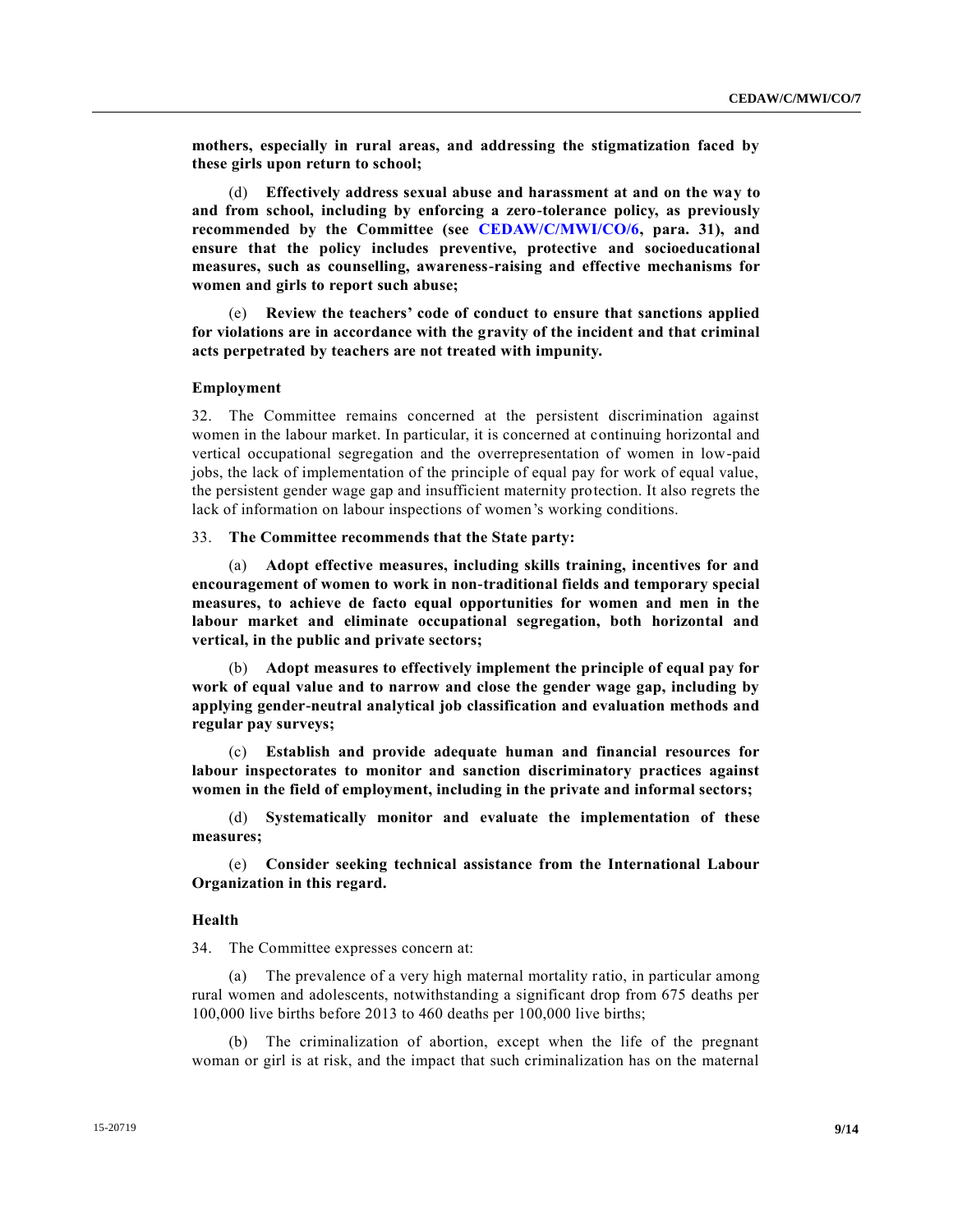mortality ratio, as well as compelling women, in particular women under 25 years of age and girls, to resort to unsafe abortion;

(c) The high number of teenage pregnancies;

(d) The lack of comprehensive age-appropriate education on sexual and reproductive health and rights and family planning services, and the limited access in the State party to modern contraceptives.

35. **The Committee recommends that the State party:**

(a) **Reduce maternal mortality by ensuring the provision of adequate sexual and reproductive health services, in particular access to antenatal, delivery and postnatal services, including in rural areas;**

(b) **In this regard, consider the technical guidance of the Office of the United Nations High Commissioner for Human Rights on the application of a human rights-based approach to the implementation of policies and programmes to reduce preventable maternal morbidity and mortality [\(A/HRC/21/22](http://undocs.org/A/HRC/21/22) and Corr.1 and 2);**

(c) **Amend legal provisions regulating abortion to legalize it, ensuring its legal and practical availability, without restrictive reporting requirements, at least in cases in which the life and/or health of the pregnant woman or girl is at risk, and in cases of rape, incest and serious impairment of the fetus;**

(d) **Address the large number of teenage pregnancies by ensuring access to age-appropriate education on sexual and reproductive health and rights for girls and boys, including out-of-school children;**

(e) **Ensure the availability and accessibility of modern forms of contraception and reproductive services to all women in the State party.**

# **HIV/AIDS**

36. The Committee remains concerned at the high prevalence of HIV/AIDS among women and girls in the State party. It is also concerned at contentious provisions in the draft HIV and AIDS (prevention and management) bill, including the separation of the issue of HIV/AIDS management from that of prevention; disclosure of a person's HIV status by medical practitioners in certain circumstances without consent; compulsory HIV testing for pregnant women, women in prostitution and women in polygamous unions; mandatory pre-service testing for members of the uniformed services and domestic workers; and the non-inclusion of provisions relating to young women, girls and persons with disabilities.

37. **The Committee recommends that the State party expeditiously amend the HIV and AIDS (prevention and management) bill with a view to ensuring comprehensive coverage of HIV/AIDS prevention, treatment, care, support and management, and its full compliance with the Convention and other relevant international standards.**

#### **Economic empowerment of women**

38. The Committee notes the measures taken by the State party to reduce poverty and ensure social protection, including a social cash transfer scheme and the adoption of a national social welfare policy. Nevertheless, it is concerned that the measures are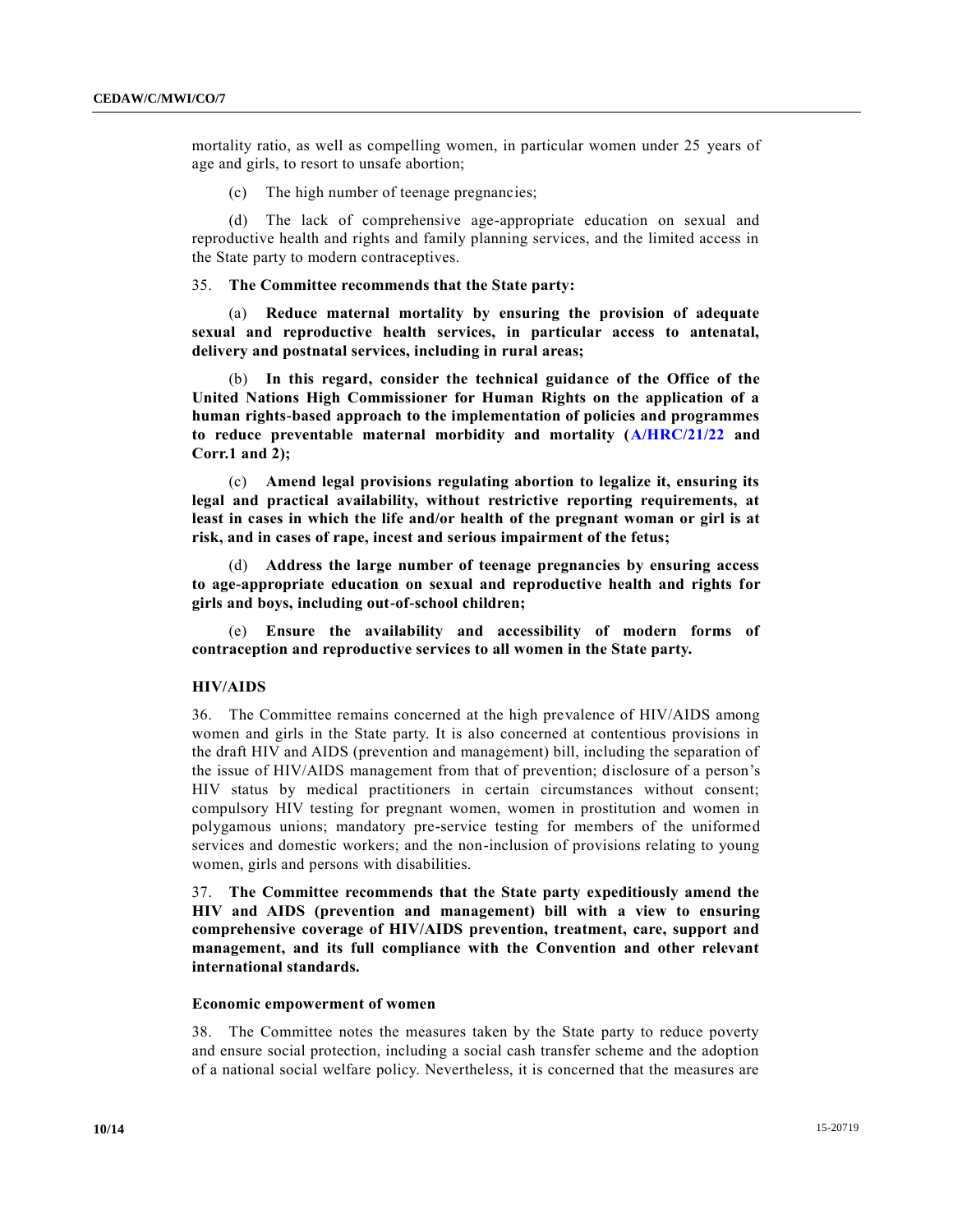not adapted to the specific needs of women and that the availability of financial assistance and credit for women is limited. The Committee is also concerned at the limited support for women's entrepreneurial activities, such as women-owned enterprises in the mining sector.

39. **The Committee recommends that the State party ensure that its poverty reduction and social protection programmes produce sustainable results, empower women and do not increase dependency, paying special attention to women in rural areas. The State party should also increase its efforts to improve women's access to credit, financial services and technical assistance and encourage and support women's entrepreneurship by providing capacitybuilding programmes, including in the mining sector.**

### **Impact of natural disasters on women**

40. The Committee notes the measures taken by the State party to ensure a gendersensitive response to disaster management, but concerned that, following the devastating floods in 2015, women and girls have been disproportionately affected by increased exposure to violence and food insecurity.

41. **The Committee calls upon the State party to ensure that a gender perspective is integrated into the development and implementation of policies and programmes on disaster preparedness and response and other emergencies in order to guarantee that women, in particular rural women, fully benefit from such measures according to their needs. The State party should also ensure the involvement of women, in particular rural women, in decision-making in relation to disaster management and disaster risk reduction.**

# **Rural women**

42. The Committee is concerned that the delay in the passage of the customary land bill jeopardizes rural women's access to use of land for food crops and incomegenerating opportunities. It is also concerned that rural women are disproportionately affected by malnutrition and food insecurity.

43. **The Committee recommends that the State party expedite the adoption of the customary land bill to ensure the protection of women's customary land rights, access to land, including for food crops and income-generating opportunities, and control over productive resources, and promote their participation in decision-making regarding land allocation. The Committee also recommends that the State party expedite the adoption of its revised nutrition policy, effectively implement the recommendations made by the Special Rapporteur on the right to food in his report [\(A/HRC/25/57/Add.1\)](http://undocs.org/A/HRC/25/57/Add.1) and, in particular, strengthen the integration of a gender perspective into food and nutrition security strategies and programmes.**

# **Women with albinism**

44. The Committee is deeply concerned about the stigmatization of persons with albinism, including women and girls, and severe threats to and attacks on their physical integrity, such as ritual killings, abductions and mutilation.

45. **The Committee urges the State party to reinforce its measures to protect women and girls with albinism from all forms of violence and address the**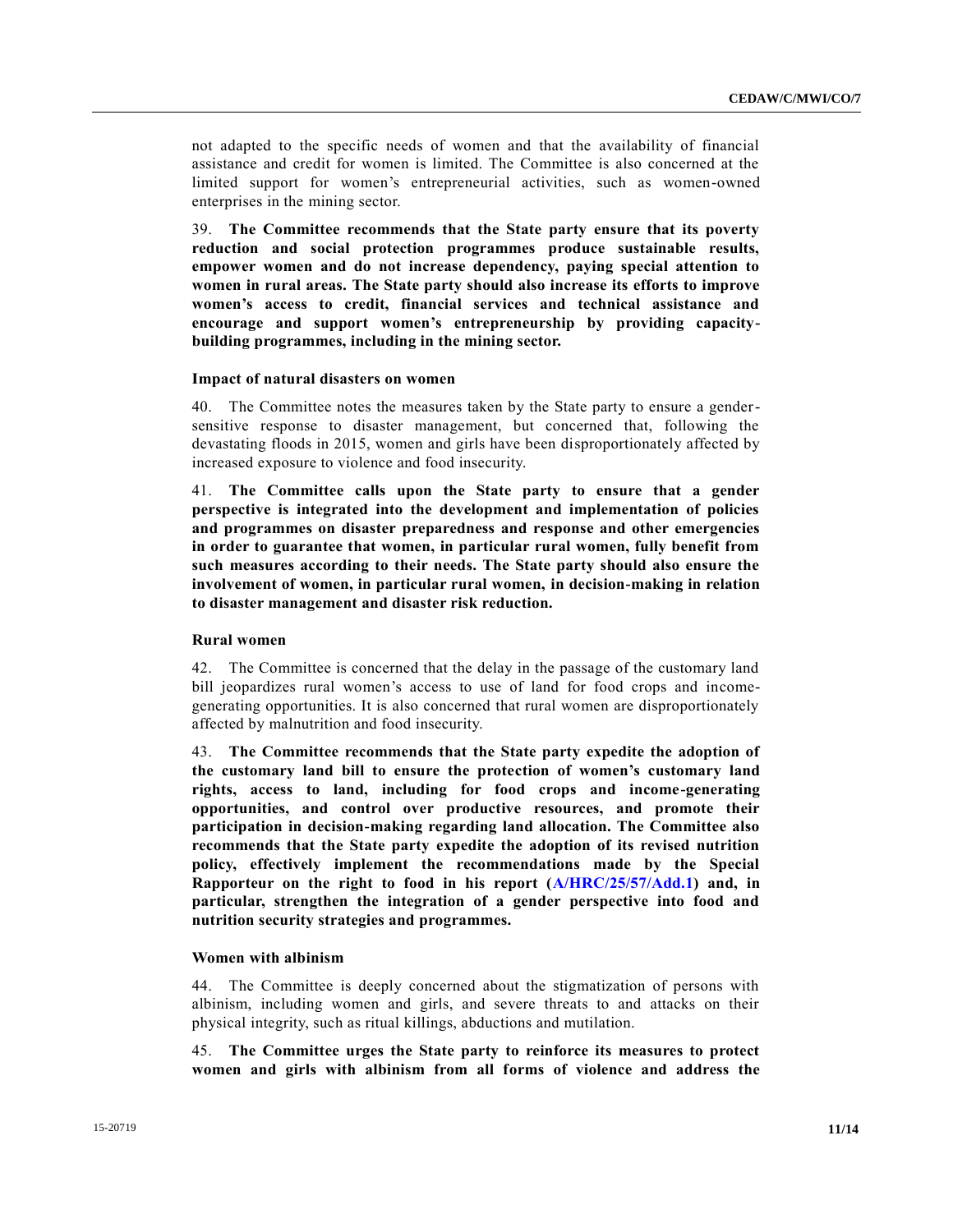**discrimination, stigmatization and social exclusion faced by them. In particular, it calls upon the State party to effectively investigate, prosecute and punish those responsible for such crimes, expand its awareness-raising efforts to combat those superstitious beliefs that are detrimental to the well-being of women and girls with albinism and ensure that those women and girls have access, without discrimination or fear, to education, employment, health care and other basic services.**

# **Older women**

46. The Committee is deeply concerned at reports that older women are subjected to violence for being suspected of practising witchcraft and teaching it to children.

47. **The Committee urges the State party to amend its Witchcraft Act to bring it into line with international human rights standards, strengthen its measures to protect women accused of witchcraft from violence, carry out awareness-raising, in particular in rural areas, on the criminal nature of such attacks, and effectively punish the perpetrators.**

# **Refugee women**

48. The Committee is concerned at the delay in promulgating the revised Refugee Act and at the absence of a policy framework, resulting in discriminatory treatment of refugee women and girls, including with regard to access to basic services.

49. **The Committee recommends that the State party expeditiously promulgate the revised Refugee Act and ensure that its provisions are in line with the Convention and general recommendation No. 32 (2014) on the gender-related dimensions of refugee status, asylum, nationality and statelessness of women. The State party should take all the measures necessary to remove barriers to access for refugee women and girls to basic services, including by lifting its reservations to the 1951 Convention relating to the Status of Refugees.**

# **Equality in marriage and family relations**

50. The Committee welcomes the fact that the Marriage, Divorce and Family Relations Act sets the minimum age of marriage at 18 years for girls and boys. It is, however, concerned at inconsistencies between the provisions of the Act and those of the Constitution that are not in line with article 16 (2) of the Convention. The Committee is also concerned at the lack of legislation on polygamy.

51. **The Committee recommends that the State party take all the necessary measures, including by amending its Constitution, for the harmonization of the minimum legal age of marriage of 18 years for girls and boys, as provided for in the Marriage, Divorce and Family Relations Act and in accordance with the Convention. The State party should also take steps to discourage and prohibit polygamy and ensure that the rights of women in existing polygamous unions are protected, in accordance with the Committee's general recommendations No. 21 (1994) on equality in marriage and family relations and No. 29 (2013) on article 16 of the Convention (Economic consequences of marriage, family relations and their dissolution).**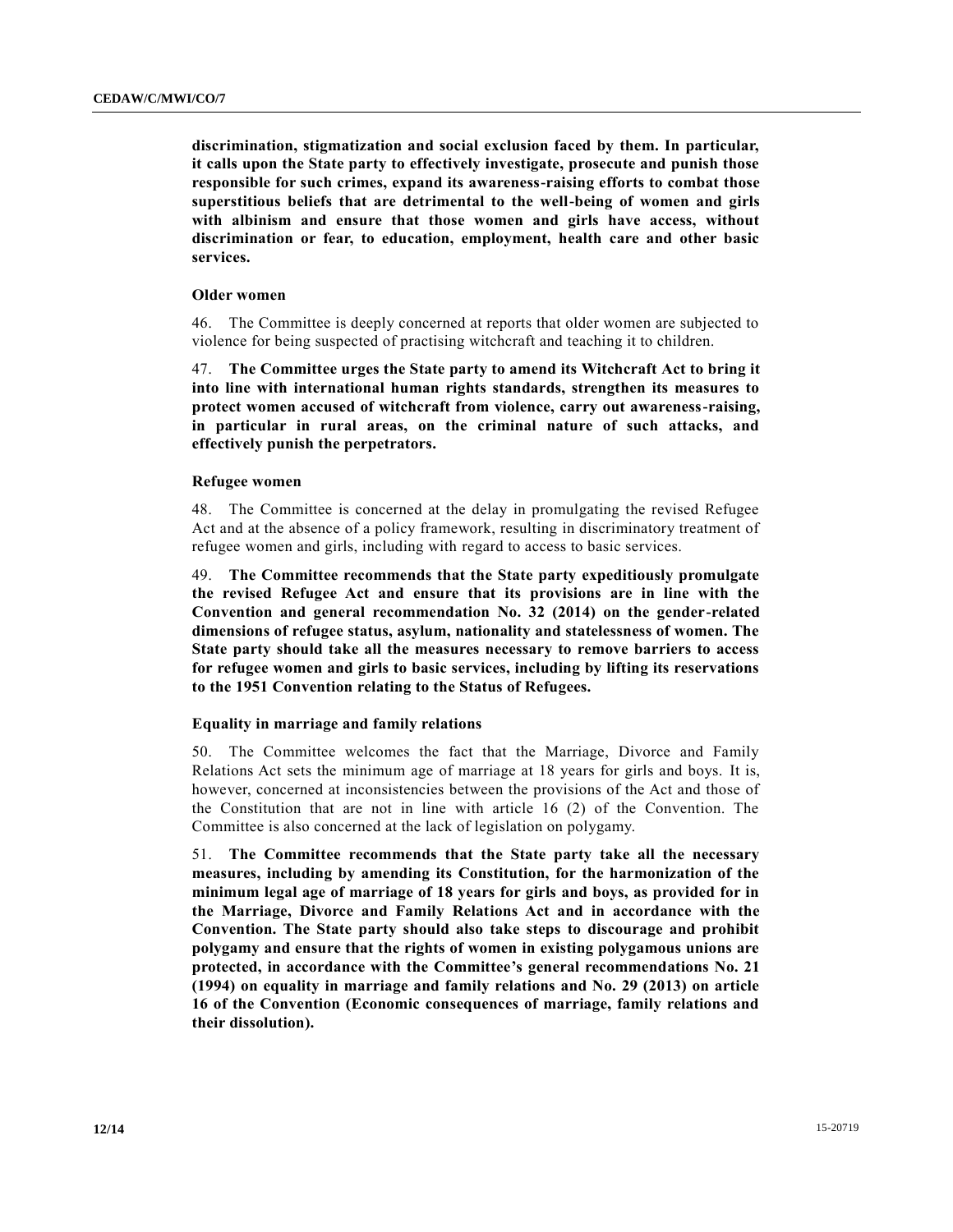**Optional Protocol and amendment to article 20 (1) of the Convention**

52. **The Committee encourages the State party to ratify the Optional Protocol to the Convention and to accept, as soon as possible, the amendment to article 20 (1) of the Convention concerning the meeting time of the Committee.**

# **Beijing Declaration and Platform for Action**

53. **The Committee calls upon the State party to use the Beijing Declaration and Platform for Action in its efforts to implement the provisions of the Convention.**

# **2030 Agenda for Sustainable Development**

54. **The Committee calls for the realization of substantive gender equality, in accordance with the provisions of the Convention, throughout the process of implementation of the 2030 Agenda for Sustainable Development.**

## **Dissemination**

55. **The Committee recalls the obligation of the State party to systematically and continuously implement the provisions of the Convention. It urges the State party to give priority attention to the implementation of the present concluding observations and recommendations between now and the submission of the next periodic report. The Committee therefore requests that the present concluding observations be disseminated in a timely manner in the official language of the State party, to the relevant State institutions at all levels (national, regional and local), in particular to the Government, ministries, the parliament and the judiciary, to enable their full implementation. It encourages the State party to collaborate with all stakeholders concerned, such as employers' associations, trade unions, human rights and women's organizations, universities, research institutions and the media. It further recommends that the concluding observations be disseminated in an appropriate form at the local community level to enable their implementation. In addition, the Committee requests the State party to continue to disseminate the Convention, the Optional Protocol thereto and relevant jurisprudence, as well as the Committee's general recommendations, to all stakeholders.**

#### **Technical assistance**

56. **The Committee recommends that the State party link the implementation of the Convention to its development efforts and that it avail itself of regional or international technical assistance in this respect.**